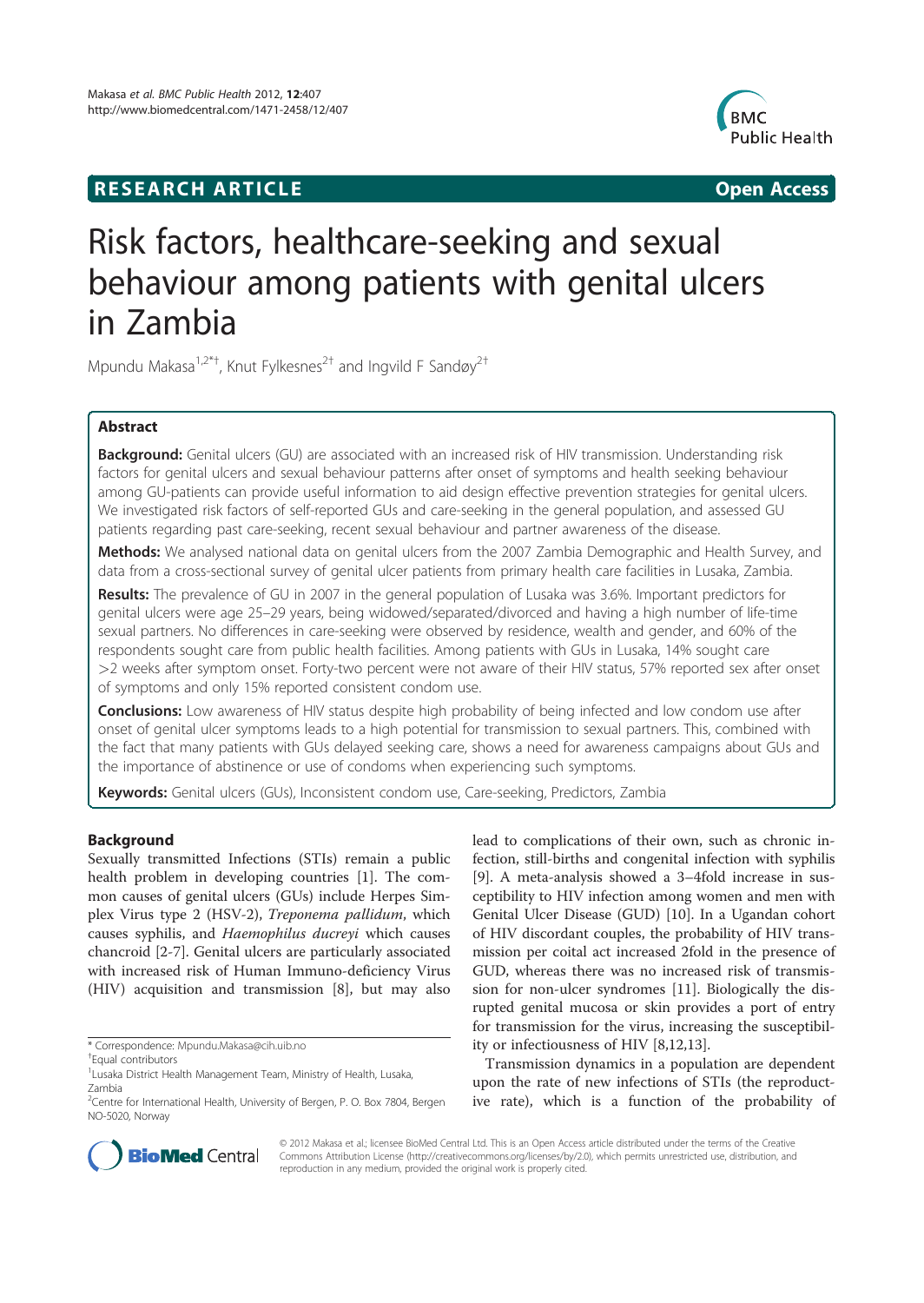transmission of a pathogen, the rate of partner change, and the duration of infectiousness [14]. The probability of transmission depends on individual factors such as risky sexual behaviour, virulence and efficiency of the organism and the duration of infection [15]. Based on mathematical models, the transmission probabilities of chlamydial infection, syphilis, chancroid and HSV-2 per unprotected sexual act (in a long-term relationship involving uncircumcised men) are estimated at 0.16, 0.18, 0.2 and 0.0009 for male-to-female transmission, and 0.12, 0.15, 0.2 and 0.00015, for female-to-male transmission, respectively, if neither partner is immunocompromised [16]. The rate at which partners are changed and the probability of transmission can be targeted partly through preventive campaigns and partner notification. Since many STIs are easily curable, onward transmission can be prevented by prompt treatment of the infected (source) patient, tracing of partner(s) within a short period, and treatment of infected or exposed partners.

Not all individuals with an STI are aware of their infection, and an asymptomatic presentation is one of the reasons for the lack of awareness [17]. Amongst those aware of the STI, some seek treatment whilst others do not [9]. A cross-sectional study of residents in Lusaka in the 1990s showed diverse preferences when seeking care for STIs. These included traditional healers, chemists, and public and private health facilities [18]. Stigma, lack of privacy and confidentiality, the availability of other care options, and perceived poor quality of care, were among the factors impeding care-seeking for STIs from public facilities [18,19]. Early diagnosis and treatment of STIs is important for comprehensive management [20] and prevents further spread. Delayed care prolongs the duration of infection [14,21] and thus increases the likelihood of its secondary transmission and the occurrence of complications, such as still births or congenital infections (associated with a high mortality) [22].

We found no recent studies in Zambia examining sexual behaviour and care-seeking among patients with GUs. This paper examines the risk factors of selfreported GUs and care-seeking in the general population, and assesses GU-patients regarding their past care-seeking, recent sexual behaviour and partner awareness of the disease.

## Methods

Two data sources were used; data from a GU aetiological study (referred to as the "GUD study"), and data from the 2007 Zambia Demographic and Health Survey (DHS). The primary objective of the GUD study was to ascertain the aetiological pattern of GUs among patients in primary health care facilities in Lusaka. Ten health centres in Lusaka district with the highest STI incidence during the

year preceding the study were conveniently selected. Incidence was measured as diagnosed STI cases per 1000 inhabitants in each catchment area in 2009 according to the District Health Management Information System. Consenting patients aged 16 and above presenting with GUs were recruited consecutively between April and May 2010. A structured questionnaire which included questions on demographic data, sexual behaviour and partner's awareness of the ulcer was administered by the research assistants. A physical examination of the genitalia was done and in addition, women had a speculum examination. Swabs obtained from the GUs were sent for Polymerase Chain Reaction (PCR) testing to detect the aetiological agent. Specimen handling and testing are described elsewhere (paper in press). In addition, consenting patients were given an Oral Mucosal Transudate (OMT) HIV test, using the Oraquick® rapid HIV  $1/2$  antibody test.

The DHS data was based on 2-stage random cluster sampling. The sampling frame from the census of population and housing of Zambia for the year 2000 was used, which consists of >16,000 Standard Enumeration Areas (SEAs). A SEA is a small geographic unit consisting of 130 households on average. An urban–rural stratification was done for each of the 9 provinces of Zambia, making a total of 18 strata. In the first stage, 320 SEAs were sampled from these strata with proportional probability. In the second stage, 25 households were randomly picked from each selected SEA using equal probability systematic sampling. Men aged 15–59 and women aged 15–49 years of permanent residence or visiting the night before were eligible for interview. The overall response rate was 98%. The interviews included various questions, however of interest to our study were the questions on demographic, socioeconomic position factors, episodes of genital ulcer in the previous year, and healthcare seeking related to these episodes. The socioeconomic position indicators included were education and wealth index. Wealth index was recorded from 5 to 3 categories i.e. poorest/poorer, middle and richer/ richest. All respondents were asked to consent to HIV testing and one third to syphilis testing. Serial testing using 2 ELISA tests, Vironostika<sup>®</sup> HIV Uni-Form II Plus O, Biomerieux and Anti-HIV 1/2 Plus, by Enzygnost<sup>®</sup> Dade Behring, was done and Western Blot 2.2, Abbott Labs, as a tie breaker. For syphilis testing, Rapid Plasma Reagin was used for screening, and Treponema Pallidum Haemagluttination Assay as a confirmatory test. Further details are described elsewhere [23].

## Data analysis

All analyses were conducted using the statistical software for social sciences, PASW for Windows version 18.0. The design effect (stratified cluster sampling)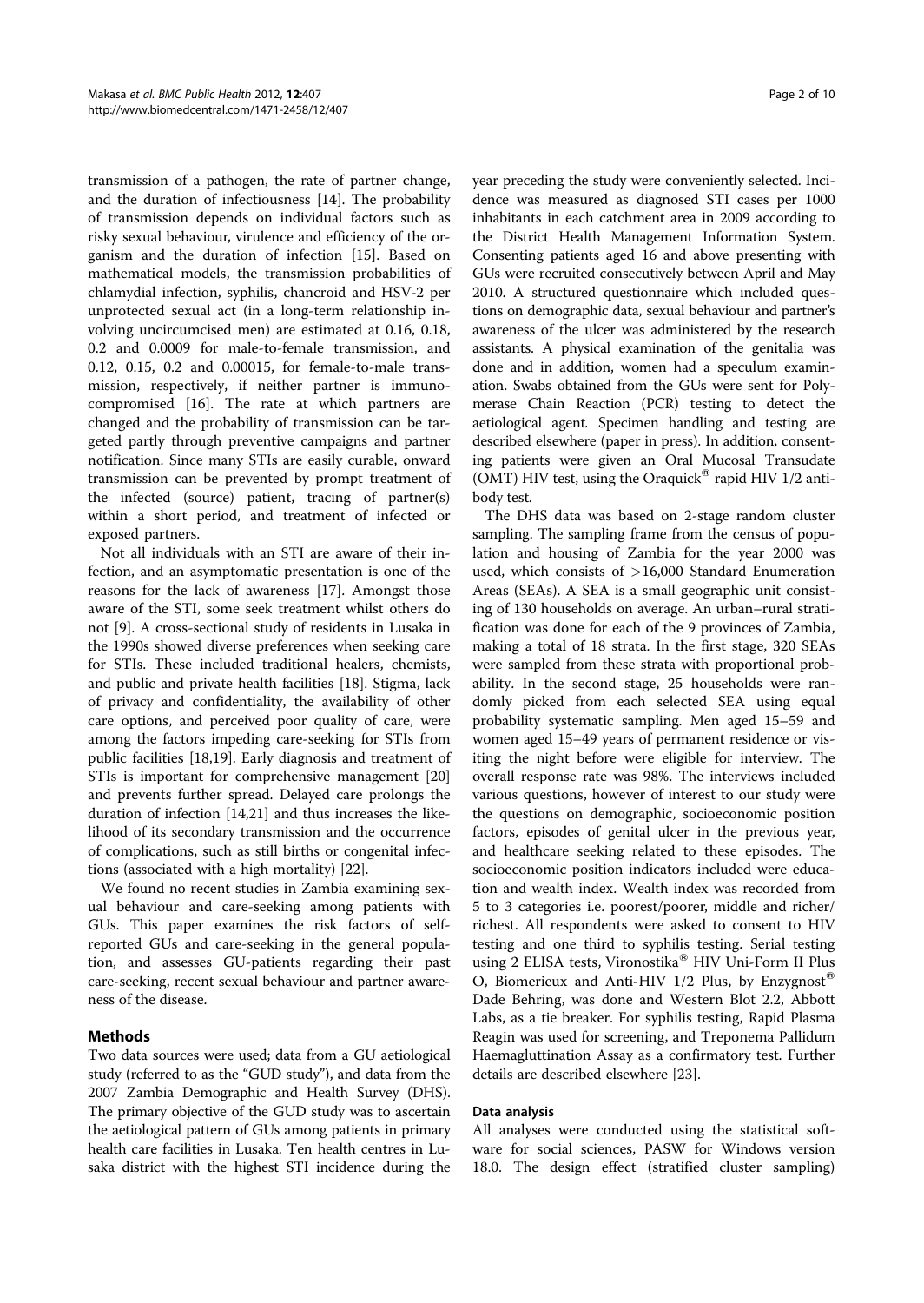and weighting for differential selection and response probabilities were taken into account by using complex sample analyses for the DHS data. Associations were assessed for predictors of genital ulcers, care-seeking in general and late care-seeking using logistic regression models. Late care-seeking among patients in the GUD study was defined as having an ulcer for >2 weeks before care was sought. Since there was interaction between the effect of sex and the sexual behaviour variables on the risk of reported genital ulcer in the preceding year, stratified risk factor analyses for GU by sex were done. Factors that were associated ( $p$ -value <0.2) with reported genital ulcers in either men or women were included in a multivariate regression model. The proximate determinants conceptual framework was used to guide the analysis of predictors of genital ulcers and a hierarchical multiple regression model was built. In model I, we included socio-demographic factors, i.e. age, marital status, socioeconomic position indicated by educational attainment and wealth index which are considered underlying determinants of STIs. In model II, we added the proximate determinants ("recent sexual activity", "type of relationship with the previous sexual partner", "use of condom at the previous sexual intercourse", "age at first sex" and "total number of life-time sex partners"). Only factors that were significant  $(p < 0.1)$  in model II were included in the final model III.

In the GUD study, there was no direct question on sex after onset of symptoms. A new variable was formed by combining information on the duration of the ulcer with the time since the most recent sexual intercourse. Both these questions had the following responses "1–6 days", "1–2 weeks", " $>$ 2 weeks", " $>$ 1 month", or " $>$ 2 months". A person was considered to have had sex after onset of symptoms if he/she reported sex within the same period that the ulcer occurred. The question on patients` awareness of the cause of the genital ulcer was openended. We re-coded it into a dichotomous variable and grouped all responses that indicated attribution to having had unprotected sex with a partner who was supposedly unwell as being aware of the cause of genital ulceration. A common response for those categorised as unaware of the cause of the ulcer was witchcraft.

## Ethical considerations

The protocol for the GUD study was cleared by the Biomedical Research and Ethics Committee of the University of Zambia and the regional ethical committee of Western Norway. The Ministry of Health in Zambia gave authority to carry out the study in the designated health facilities. The patients were seen by a clinician and treated according to the national treatment guidelines for STIs based on syndromic management, before being recruited into the study. All the patients were counselled and referred for HIV testing based on an optout principle. Written informed consent to participate and separate written consent for HIV testing were obtained from all patients prior to participation.

Approval for the serial DHS was given in 1992 by the government through Ministry of Finance. The anonymous linked protocol developed by Measure DHS was used for HIV specimen collection and analysis, which allows linking of the results to socio-demographic data if information that potentially identifies an individual is destroyed. Information on testing, storage and further testing of the DBS was provided to all participants. Results of the HIV test were not provided, but print material was availed to all on HIV/AIDS and the available fixed points for HIV testing [23]. A single injection of the standard treatment in Zambia, Benzathine penicillin, was given to respondents that tested positive for syphilis. Alternative treatment for pregnant women and patients allergic to penicillin was provided, and referral to the nearest health facility for those who did not wish to be treated at home [23].

## Results

# DHS findings

The number of respondents who reported symptoms of GU in the general population was 409 out of 11,282 who responded to the question. The data showed that 4.1% and 3.2% sexually active men and women respectively reported having experienced GU symptoms in the previous 12 months. Multivariate analysis (model III), showed that age 25–29 years, being widowed/ separated/ divorced and total number of life-time sex partners were significant predictors of genital ulcers symptoms among sexually active men in general population (Table 1). Among the sexually active women, only age 25–29 years, and increasing total number of life-time sex partners were significant predictors of GU as seen in model III (Table 2).

Most respondents (78%) had sought care for their ulcers. Of these, 60% had sought care at a public health facility, 10% at a private and 30% at another kind of facility. There was no association between residence, socio-economic position or sex and seeking care for GU symptoms in the general population. (Additional file 1: Table S1).

#### Findings from the GUD study

The mean age of the enrolled patients with genital ulceration in Lusaka was 28 years. The male patients were older and had higher level of education compared to the females. About 14% of the patients had ulcers that had lasted >2 weeks before seeking care. Nearly 60% of the patients reported that their partners knew about their genital ulcers. Male patients were more likely to be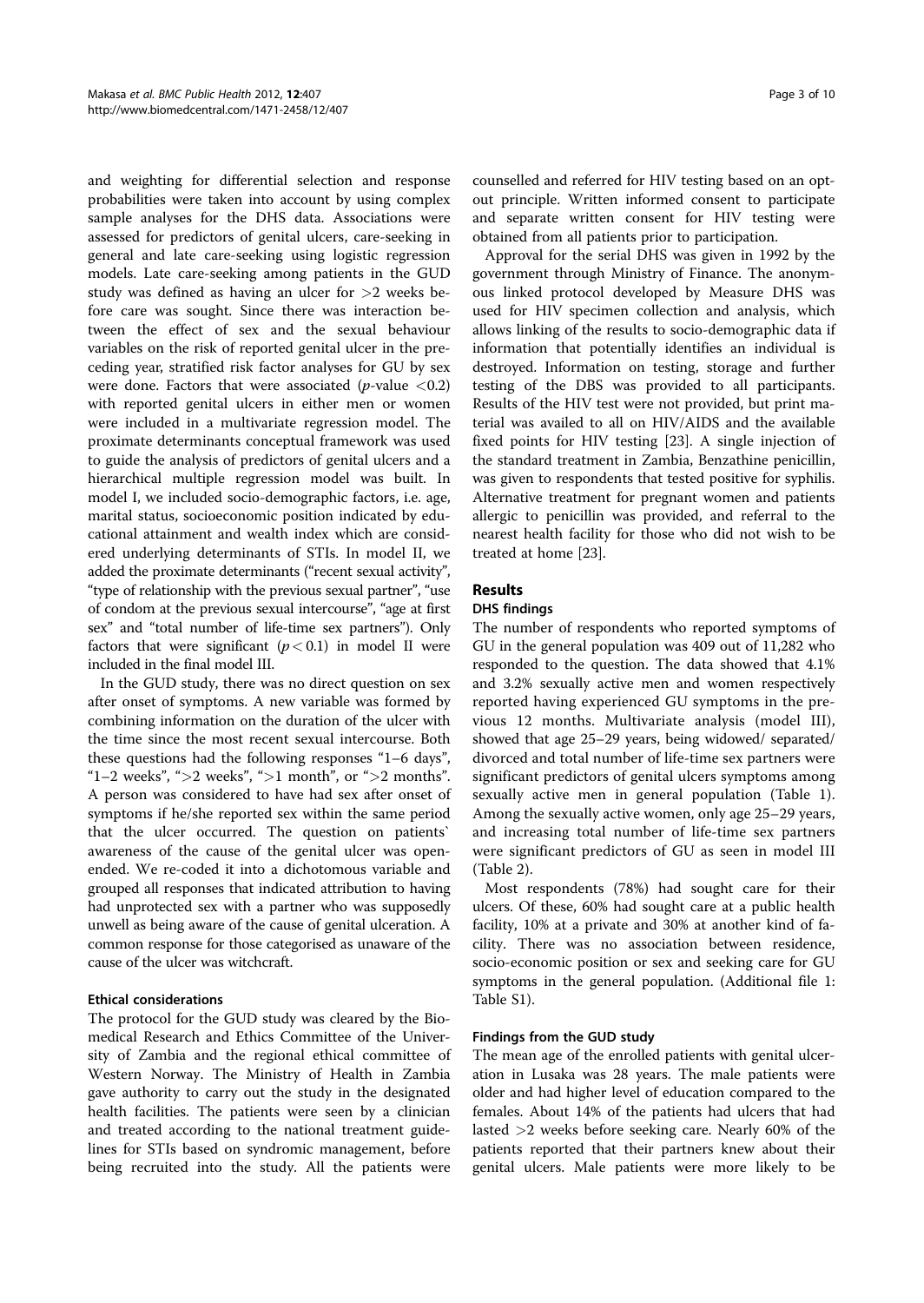# Table 1 Predictors of genital ulcer symptoms among men in the general population

|                                       | <b>Univariate</b> |      |                        | <b>Multivariate</b> |                    |                    |                       |
|---------------------------------------|-------------------|------|------------------------|---------------------|--------------------|--------------------|-----------------------|
|                                       |                   |      |                        | p-value             | Model I            | Model II           | Model III             |
| Age in years                          | $\mathsf{n}$      | $\%$ | OR (CI)                | $<$ 0.001           | OR (CI)            | OR (CI)            | OR (CI)               |
| $15 - 19$                             | 673               | 2.5  | 0.9 (0.43, 1.72)       |                     | $1.1(0.44 - 2.58)$ | 1.6 (0.59, 4.33)   | $1.5(0.61 - 3.56)$    |
| $20 - 24$                             | 923               | 4.2  | $1.5(0.82 - 2.57)$     |                     | $1.7(0.85 - 3.23)$ | $1.5(0.74 - 3.20)$ | 1.9 (0.99-3.67)       |
| $25 - 29$                             | 969               | 6.6  | $2.3(1.40 - 3.93)$     |                     | $2.5$ (1.43-4.32)  | 2.5 (1.39-4.51)    | 2.7 (1.53-4.69)       |
| $30 - 39$                             | 1662              | 3.8  | $1.3(0.80 - 2.19)$     |                     | $1.3(0.80 - 2.21)$ | $1.3(0.75 - 2.19)$ | $1.4(0.83 - 2.99)$    |
| $40 - 49$                             | 862               | 2.9  | Ref                    |                     | Ref                | Ref                | Ref                   |
| Residence                             |                   |      |                        | 0.330               |                    |                    |                       |
| Urban                                 | 2149              | 4.6  | 1.3 (0.86-1.82)        |                     |                    |                    |                       |
| Rural                                 | 2940              | 3.7  | Ref                    |                     |                    |                    |                       |
| Marital                               |                   |      |                        | 0.038               |                    |                    |                       |
| Never married                         | 1636              | 3.7  | Ref                    |                     | Ref                | Ref                | Ref                   |
| Married / Cohabiting                  | 3777              | 3.9  | 1.1 (0.72-1.59)        |                     | $1.2(0.65 - 2.14)$ | $0.8(0.27 - 2.31)$ | $0.8$ $(0.49 - 1.49)$ |
| Widowed /Separated / Divorced         | 276               | 8.5  | $2.4(1.47 - 4.07)$     |                     | 2.6 (1.35-5.02)    | $2.2$ (1.04-4.84)  | $2.2$ (1.13-4.20)     |
| <b>Wealth index</b>                   |                   |      |                        | 0.176               |                    |                    |                       |
| Poorest / Poorer                      | 1705              | 3.6  | Ref                    |                     | Ref                | Ref                |                       |
| Middle                                | 1048              | 3.4  | $0.9(0.60 - 1.50)$     |                     | $0.9(0.58 - 1.45)$ | $0.9(0.56 - 1.45)$ |                       |
| Richer / Richest                      | 2338              | 4.7  | 1.3 (0.90-1.94)        |                     | $1.3(0.85 - 1.89)$ | 1.2 (0.78-1.79)    |                       |
| <b>Education</b>                      |                   |      |                        | 0.304               |                    |                    |                       |
| No education                          | 246               | 4.6  | Ref                    |                     |                    |                    |                       |
| Primary                               | 2331              | 4.4  | $0.9(0.49 - 1.82)$     |                     |                    |                    |                       |
| Secondary/ Tertiary                   | 2512              | 3.8  | $0.8(0.41 - 1.60)$     |                     |                    |                    |                       |
| <b>Recent sexual activity</b>         |                   |      |                        |                     |                    |                    |                       |
| Active last 4 weeks                   | 3135              | 4.7  | 1.6 (1.07-2.29)        | 0.010               |                    | 1.5 (0.944-2.36)   | $1.7(1.07 - 2.61)$    |
| Not active last 4 weeks               | 1948              | 3.1  | Ref                    |                     |                    | Ref                | Ref                   |
| Used condom last sex                  |                   |      |                        | 0.043               |                    |                    |                       |
| No                                    | 3375              | 4.1  | Ref                    |                     |                    | Ref                |                       |
| Yes                                   | 1066              | 5.5  | 1.4 (0.92-2.01)        |                     |                    | $0.9(0.60 - 1.36)$ |                       |
| <b>Relationship with last partner</b> |                   |      |                        | 0.015               |                    |                    |                       |
| Spouse/Live-in partner                | 3107              | 4.0  | Ref                    |                     |                    | Ref                |                       |
| Casual acquaintance /Girl friend      | 1301              | 5.5  | $1.4(1.01 - 1.95)$     |                     |                    | $0.9(0.38 - 2.26)$ |                       |
| Age at first sex (in years)           |                   |      |                        | 0.065               |                    |                    |                       |
| $<$ 16                                | 1923              | 4.9  | $1.3(0.95 - 1.77)$     |                     |                    | $1.0(0.63 - 1.55)$ |                       |
| $16 - 19$                             | 2094              | 3.8  | $1.1 (0.81 - 1.52)$    |                     |                    | $0.8$ (0.48-1.27)  |                       |
| >19                                   | 1072              | 3.3  | Ref                    |                     |                    | Ref                |                       |
| Life-time sex partners                |                   |      |                        | $<$ 0.001           |                    |                    |                       |
| 1                                     | 771               | 1.0  | Ref                    |                     |                    | Ref                | Ref                   |
| $2 - 4$                               | 2223              | 3.2  | 3.2 (1.34-7.73)        |                     |                    | 3.5 (1.22-9.87)    | $3.0$ (1.27-7.08)     |
| $5 - 10$                              | 1452              | 6.2  | $6.3$ (2.68-14.94)     |                     |                    | 6.4 (2.32-17.94)   | $5.7$ (2.39-13.33)    |
| 11 and above                          | 636               | 6.8  | $7.0$ (2.85-17.52)     |                     |                    | 7.2 (2.40-21.40)   | 6.1 (2.42-15.28)      |
| Circumcised (men only)                |                   |      |                        | 0.966               |                    |                    |                       |
| No                                    | 4212              | 4.0  | $0.83$ $(0.56 - 1.22)$ |                     |                    |                    |                       |
| Yes                                   | 876               | 4.8  | Ref                    |                     |                    |                    |                       |

Model 1 Underlying variables with p < 0.2 in the univariate analyses.<br>Model 2 Underlying + proximate determinants with p < 0.2 in the univariate analyses.<br>Model 3 variables with p < 0.1 in model II.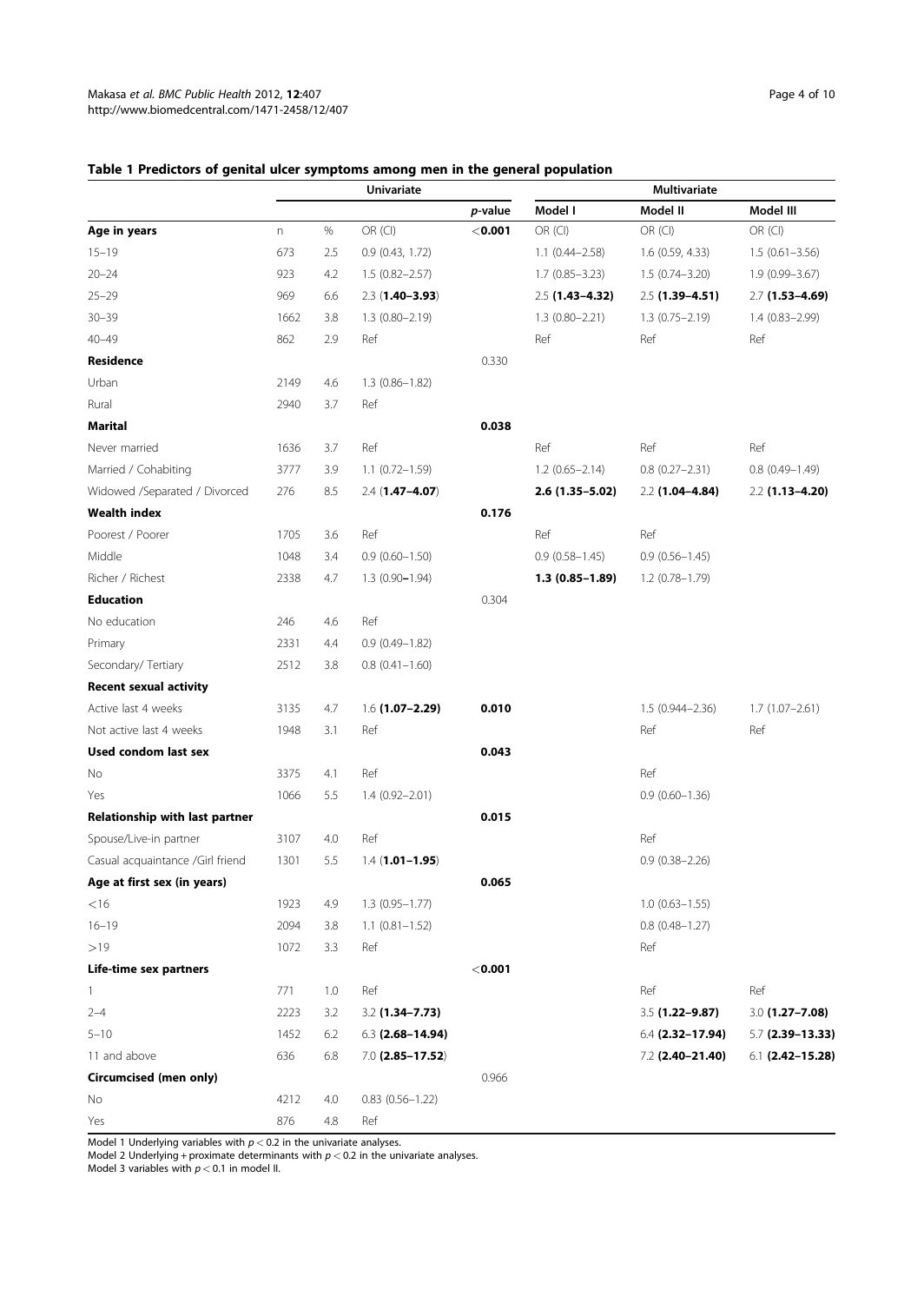# Table 2 Predictors of genital ulcer symptoms among women in the general population

|                                  | <b>Univariate</b> |      |                       | <b>Multivariate</b> |                    |                    |                    |
|----------------------------------|-------------------|------|-----------------------|---------------------|--------------------|--------------------|--------------------|
|                                  |                   |      |                       | p-value             | Model I            | Model II           | Model III          |
| Age in years                     | n                 | $\%$ | OR (CI)               | $<$ 0.001           | OR (CI)            | OR (CI)            | OR (CI)64          |
| $15 - 19$                        | 790               | 2.3  | $1.0(0.52 - 2.02)$    |                     | 1.3 (0.64-2.64)    | $1.6(0.81 - 3.31)$ | $1.3(0,-2.55)$     |
| $20 - 24$                        | 1307              | 2.8  | 1.3 (0.74-2.24)       |                     | $1.4$ (0.81-2.55)  | 1.6 (0.87-2.79)    | $1.4(0.81 - 2.50)$ |
| $25 - 29$                        | 1348              | 4.5  | $2.1(1.26 - 3.46)$    |                     | 2.2 (1.32-3.74)    | 2.3 (1.33-3.80)    | $2.2$ (1.30-3.61)  |
| $30 - 39$                        | 1763              | 3.5  | 1.6 (0.94-2.84)       |                     | 1.7 (0.98-2.94)    | 1.7 (0.98-2.95)    | 1.67 (0.96-2.89)   |
| $40 - 49$                        | 985               | 2.2  | Ref                   |                     | Ref                | Ref                | Ref                |
| Residence                        |                   |      |                       | 0.248               |                    |                    |                    |
| Urban                            | 2605              | 3.6  | $1.2$ (0.87-1.73)     |                     |                    |                    |                    |
| Rural                            | 3588              | 3.0  | Ref                   |                     |                    |                    |                    |
| <b>Marital</b>                   |                   |      |                       | 0.027               |                    |                    |                    |
| Never married                    | 1002              | 2.4  | Ref                   |                     | Ref                | Ref                |                    |
| Married / Cohabiting             | 4302              | 3.2  | 1.4 (0.85-2.20)       |                     | 1.4 (0.82-2.27)    | 1.5 (0.93-2.49)    |                    |
| Widowed /Separated / Divorced    | 889               | 4.1  | $1.8(1.01 - 3.15)$    |                     | 1.8 (0.98-3.34)    | $1.7(0.93 - 3.03)$ |                    |
| <b>Wealth index</b>              |                   |      |                       | 0.051               |                    |                    |                    |
| Poorest / Poorer                 | 2185              | 2.7  | Ref                   |                     | Ref                |                    |                    |
| Middle                           | 1274              | 3.0  | $1.1$ $(0.74 - 1.73)$ |                     | $1.1(0.74 - 1.73)$ | $1.1(0.74 - 1.72)$ |                    |
| Richer / Richest                 | 2734              | 3.8  | 1.4 (0.96-2.06)       |                     | $1.4(0.98 - 2.10)$ | 1.4 (0.98-2.09)    |                    |
| <b>Education</b>                 |                   |      |                       | 0.303               |                    |                    |                    |
| No education                     | 714               | 2.4  | Ref                   |                     |                    |                    |                    |
| Primary                          | 3426              | 3.3  | $1.4(0.73 - 2.53)$    |                     |                    |                    |                    |
| Secondary/ Tertiary              | 2053              | 3.4  | $1.4(0.76 - 2.72)$    |                     |                    |                    |                    |
| <b>Recent sexual activity</b>    |                   |      |                       |                     |                    |                    |                    |
| Active last 4 weeks              | 3767              | 3.4  | $1.0(0.73 - 1.49)$    | 0.893               |                    |                    |                    |
| Not active last 4 weeks          | 1609              | 3.3  | Ref                   |                     |                    |                    |                    |
| <b>Used condom last sex</b>      |                   |      |                       | 0.693               |                    |                    |                    |
| No.                              | 4615              | 3.4  | Ref                   |                     |                    |                    |                    |
| Yes                              | 691               | 3.7  | $1.1$ (0.67-1.82)     |                     |                    |                    |                    |
| Relationship with last partner   |                   |      |                       | 0.322               |                    |                    |                    |
| Spouse/Live-in partner           | 4339              | 3.3  | Ref                   |                     |                    |                    |                    |
| Casual acquaintance /Girl friend | 940               | 4.1  | $1.3(0.85 - 1.86)$    |                     |                    |                    |                    |
| Age at first sex (in years)      |                   |      |                       | 0.613               |                    |                    |                    |
| $<$ 16                           | 2326              | 3.4  | $1.2(0.72 - 1.84)$    |                     |                    |                    |                    |
| $16 - 19$                        | 2783              | 3.2  | $1.1(0.68 - 1.79)$    |                     |                    |                    |                    |
| >19                              | 1084              | 2.9  | Ref                   |                     |                    |                    |                    |
| Life-time sex partners           |                   |      |                       | $<$ 0.001           |                    |                    |                    |
| 1                                | 2740              | 2.0  | Ref                   |                     |                    |                    |                    |
| $2 - 4$                          | 3115              | 4.0  | $2.0(1.42 - 2.90)$    |                     |                    | $2.0$ (1.37-2.79)  | $2.0$ (1.37-2.82)  |
| $5 - 10$                         | 298               | 7.4  | $3.9$ (2.21-6.91)     |                     |                    | $3.9$ (2.17-7.01)  | $3.9$ (2.18-6.93)  |
| 11 and above                     | 33                | 7.9  | 4.2 (0.90-19.29)      |                     |                    | 4.6 (0.93-22.49)   | 4.5 (0.95-21.70)   |

Model 1 Underlying variables with p < 0.2 in the univariate analyses. Model 2 Underlying + proximate determinants with p < 0.2 in the univariate analyses.

Model 3 variables with  $p < 0.1$  in model II.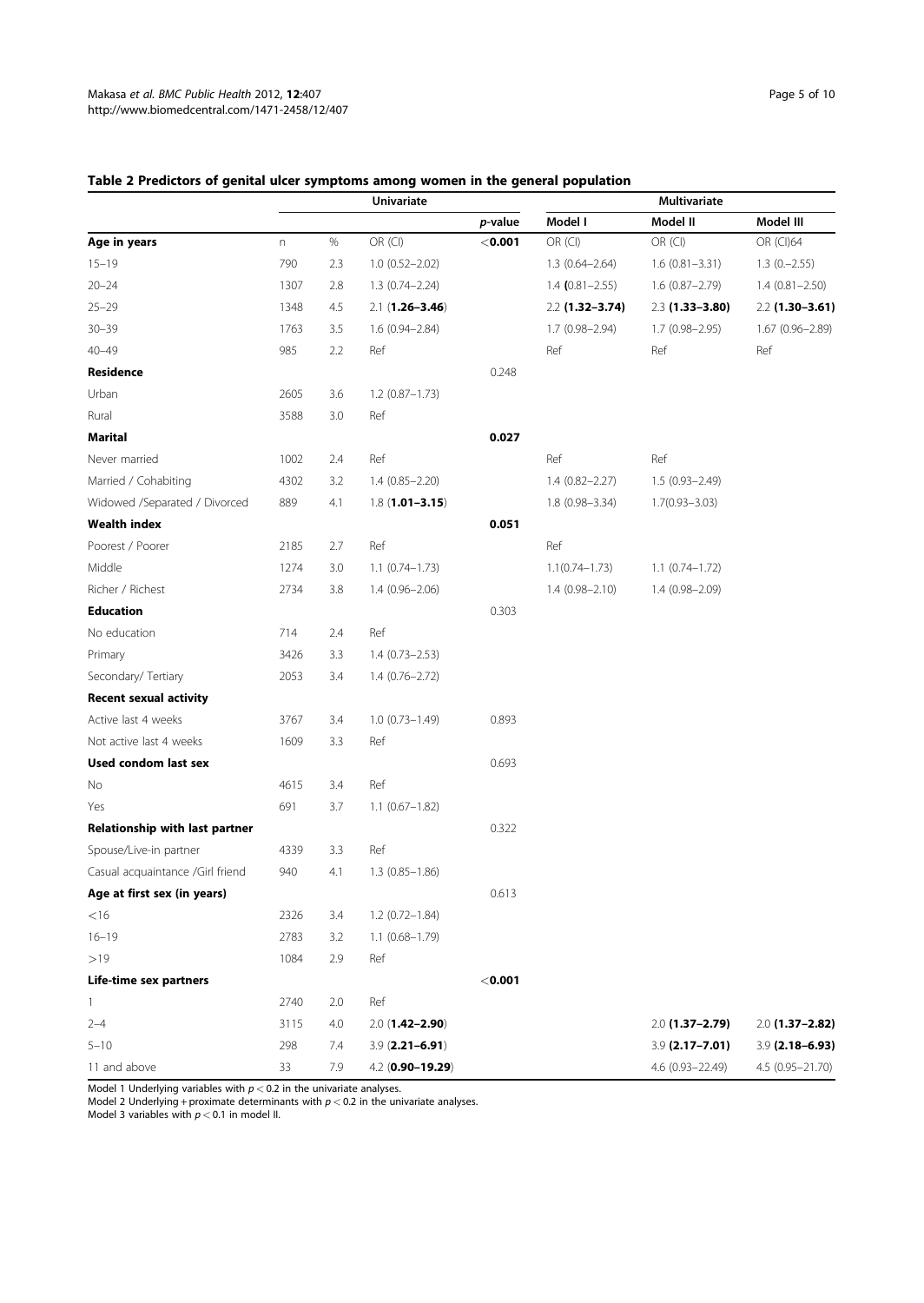# Table 3 Characteristics of patients with GUD attending government clinics in Lusaka, Zambia

|                                                         | Overall no. of patients (%) | Males n (%) | Females n (%) | p-value |
|---------------------------------------------------------|-----------------------------|-------------|---------------|---------|
| Age Mean, in years (SD)                                 | 28.18 (7.4)                 | 29.35 (7.5) | 27.01 (7.2)   | 0.013   |
| Education: $(n = 201)$                                  |                             |             |               | 0.002   |
| Primary / no education                                  | 84 (41.8)                   | 31(31)      | 53 (52.5)     |         |
| Secondary / tertiary                                    | 117 (58.2)                  | 69 (69)     | 48 (47.5)     |         |
| <b>Duration of ulcer</b>                                |                             |             |               | 0.638   |
| $1-6$ days                                              | 61 (30.8)                   | 28 (28)     | 33 (30.8)     |         |
| 1-2 weeks                                               | 55 (27.8)                   | 31(31)      | 24 (27.8)     |         |
| more than 2 weeks                                       | 19 (9.6)                    | 11(11)      | 8(9.6)        |         |
| more than 1 month                                       | 16(8.1)                     | 9(9)        | 7(8.1)        |         |
| more than 2 months                                      | 47 (23.7)                   | 21(21)      | 26 (23.7)     |         |
| When last did you have an ulcer? $(n = 96)$             |                             |             |               | 0.842   |
| Last 3 months                                           | 41 (42.7)                   | 21 (40.4)   | 20 (45.5)     |         |
| Last 6 months                                           | 19 (19.8)                   | 12(23.1)    | 7(15.9)       |         |
| Last 1 year                                             | 10 (10.4)                   | 5(9.6)      | 5(11.4)       |         |
| More than 1 year                                        | 26 (27.1)                   | 14 (26.9)   | 12 (27.3)     |         |
| Partner aware of your genital ulcer ( $n = 195$ )       |                             |             |               | 0.240   |
| Yes                                                     | 113 (57.9)                  | 51 (53.7)   | 62 (62.0)     |         |
| No                                                      | 82 (42.1)                   | 44 (46.3)   | 38 (38.0)     |         |
| Knowledge on cause of genital ulcers ( $n = 184$ )      |                             |             |               | 0.008   |
| Have knowledge                                          | 90 (48.9)                   | 55 (58.5)   | 35 (38.9)     |         |
| Do not have knowledge                                   | 94 (51.1)                   | 39 (41.5)   | 55 (61.1)     |         |
| Aware of their HIV status (n = 125)                     |                             |             |               | 0.076   |
| Yes                                                     | 73 (58.4)                   | 29 (50.0)   | 44 (65.7)     |         |
| No                                                      | 52 (41.6)                   | 29 (50.0)   | 23 (34.3)     |         |
| $HIV$ Status (n = 128)                                  |                             |             |               | 0.730   |
| Positive                                                | 63 (49.2)                   | 32 (47.8)   | 31 (50.8)     |         |
| Negative                                                | 65 (50.8)                   | 35 (52.2)   | 30 (49.2)     |         |
| Sought treatment previously for present ulcer (n = 177) |                             |             |               | 0.727   |
| Yes                                                     | 101 (57.1)                  | 52 (57.8)   | 49 (56.3)     |         |
| No                                                      | 76 (42.9)                   | 38 (42.2)   | 38 (43.7)     |         |
| Where $(n = 101)$                                       |                             |             |               | 0.07    |
| Government hospital/health centre                       | 70 (69.3)                   | 31 (59.6)   | 39 (79.6)     |         |
| Private hospital/health centre                          | 16 (15.8)                   | 12 (23.1)   | 4(8.2)        |         |
| Traditional healer                                      | 15 (14.9)                   | 9(17.3)     | 6(12.2)       |         |
| Sex since onset of symptoms                             |                             |             |               | 0.950   |
| No                                                      | 82 (42.9)                   | 41 (43.2)   | 41 (42.7)     |         |
| Yes                                                     | 109 (57.1)                  | 54 (56.8)   | 55 (57.3)     |         |
| Condom-use since ulcer developed                        |                             |             |               | 0.071   |
| Always                                                  | 21(15.0)                    | 12 (17.0)   | 9(13.0)       |         |
| Sometimes                                               |                             |             |               |         |
|                                                         | 41 (28.0)                   | 16 (22.6)   | 25 (33.3)     |         |

SD Standard deviation.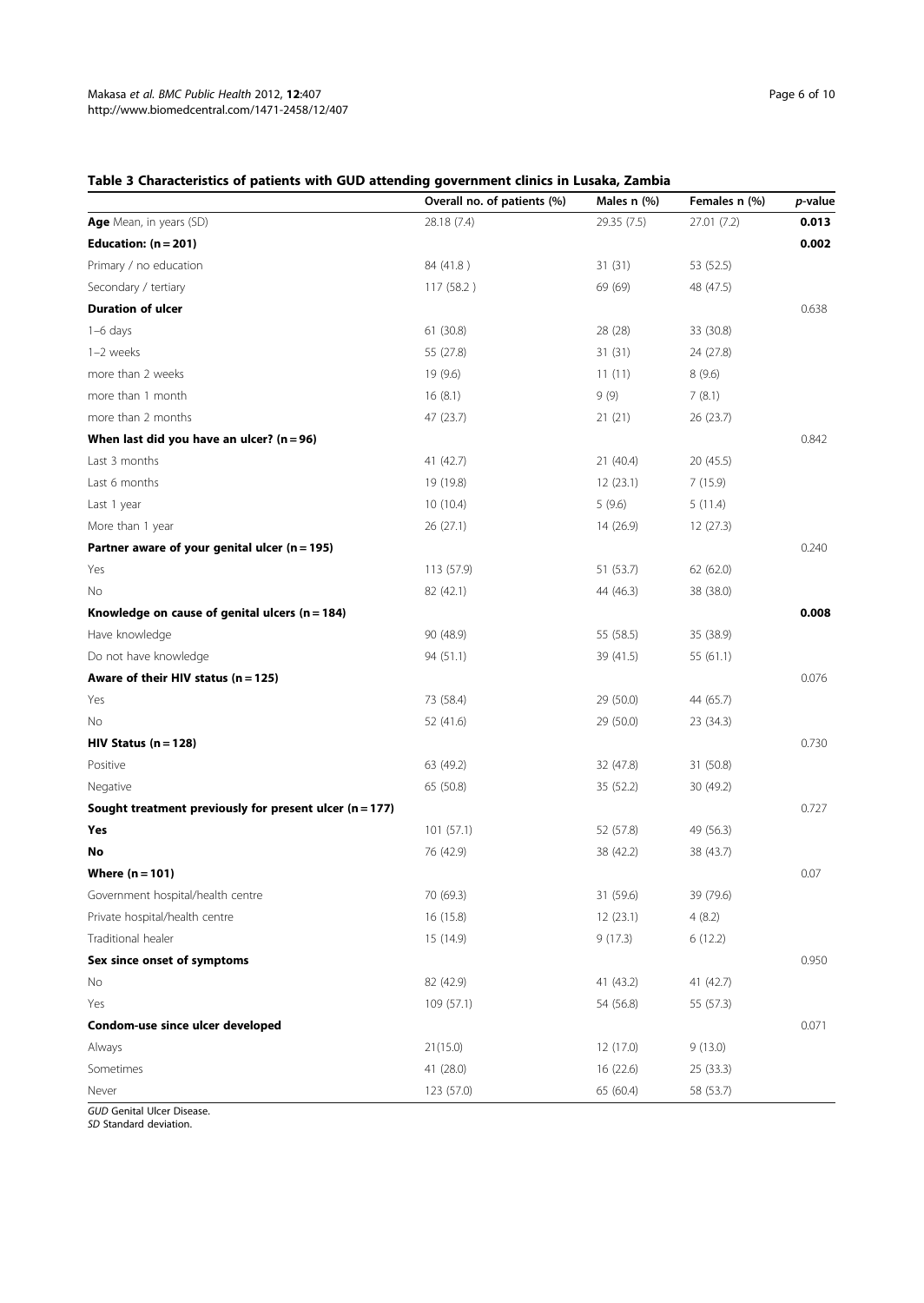aware of the cause of genital ulcers whereas the females were more likely to be aware of their HIV status (Table 3). The awareness of HIV status was particularly high among HIV positive women (77%) compared to HIV positive men (60%). Half the patients with GUD that consented to saliva-based HIV testing were HIV infected. Most of those who had previously sought care for the present ulcer had attended a government clinic. Men were more likely to have sought previous care for the current ulcer at a private clinic than women (Table 3).

We also found that patients with bilateral nodes and recent experience of ulcers were less likely to have postponed care-seeking than those with unilateral nodes (7 vs. 21%) and first occurrence of an ulcer (9 vs. 16%), respectively. The differences were however non-significant. The data showed no association between education or severe symptoms of genital ulcers such as bleeding, pain, or genital swelling and late care-seeking (results not shown).

About 60% of the GUD patients in Lusaka reported that their partners knew about their genital ulcers. The data indicated that patients with higher education were more likely to have partners who were aware of the ulcer compared to their less educated counterparts ( $p = 0.06$ , i.e. borderline significant), and those who had been sexually active after the onset of symptoms were more likely to

| Table 4 Probability of GUD patients reporting that |  |
|----------------------------------------------------|--|
| partners are aware of their STI                    |  |

|                                       | n   | %    | P-value |
|---------------------------------------|-----|------|---------|
| Age                                   |     |      |         |
| $15 - 19$                             | 25  | 48.0 | 0.689   |
| $20 - 24$                             | 43  | 62.8 |         |
| $25 - 29$                             | 49  | 61.2 |         |
| $30 - 39$                             | 40  | 57.5 |         |
| $40 - 49$                             | 37  | 51.4 |         |
| Sex                                   |     |      |         |
| Male                                  | 95  | 53.7 | 0.330   |
| Female                                | 99  | 60.6 |         |
| <b>Education</b>                      |     |      |         |
| $0 - 7$ years                         | 81  | 49.4 | 0.062   |
| >7 years                              | 113 | 62.8 |         |
| Sex after onset of symptoms           |     |      | 0.001   |
| No                                    | 80  | 43.8 |         |
| Yes                                   | 108 | 68.5 |         |
| Knowledge on causes of genital ulcers |     |      |         |
| Knowledgeable                         | 90  | 52.2 | 0.206   |
| Not knowledgeable                     | 91  | 61.5 |         |
| GUD Genital Ulcer Disease.            |     |      |         |

have partners who were aware of the ulcer (Table 4). Fiftyseven percent reported sex after onset of symptoms, and consistent condom use was reported by only 15% of them. Among those whose partners were aware of the ulcer, 16% reported consistent condom use versus 12% of those whose partners were unaware  $(p = 0.837)$ .

### Discussion

The data from the Zambia DHS 2007 indicated a low annual prevalence of genital ulcers in the general population. We found that the majority of the respondents sought care in public health facilities in contrast to earlier studies from the late 1990s, that showed a preference for private over public facilities [18,19]. There were no differences by residence or socioeconomic position indicators in care-seeking among respondents in the general population. The data from the GUD study in Lusaka indicated that most patients with genital ulcers were sexually active after the onset of symptoms and that consistent condom use was very low. This indicates a great potential for further transmission of the disease, while partner awareness had a disappointingly limited impact on condom use.

The age category with the highest estimate of GU symptoms in both men and women in the general population was 25–29 years. This could reflect higher sexual activity in this age group although the risk remained significantly higher even after adjusting for some sexual behaviour characteristics. Some factors such as concurrency, frequency of sex or consistent use of condoms, however could not be adjusted for as they were not available, and thus could explain the persistent association.

Widowhood, separation or being divorced was also associated with GU symptoms in men, although this was not the case in women. It is possible that the widowed and separated/divorced engage in more risky sexual behaviour, putting them at risk of GUD, as seen in a Zimbabwean study where widows and widowers had more partners, a higher partner change rate and were likely to engage in transactional sex, compared to the nonwidowed [24]. We also found that HIV prevalence was significantly higher among this group, which is in line with other studies [24-26]. This could be due to higher risky sexual behaviour among them or could arise from the fact that the most common cause of adult mortality in Sub-Saharan Africa is HIV. If the deceased spouse died of HIV, the widowed respondent would obviously be at increased risk of being infected too [24,27].

The prevalence of GUD was the same irrespective of education status. This does not correspond with the findings from 5 rounds of syphilis surveillance among pregnant women in Zambia between 1994–2008 which showed consistently lower risk of syphilis in higher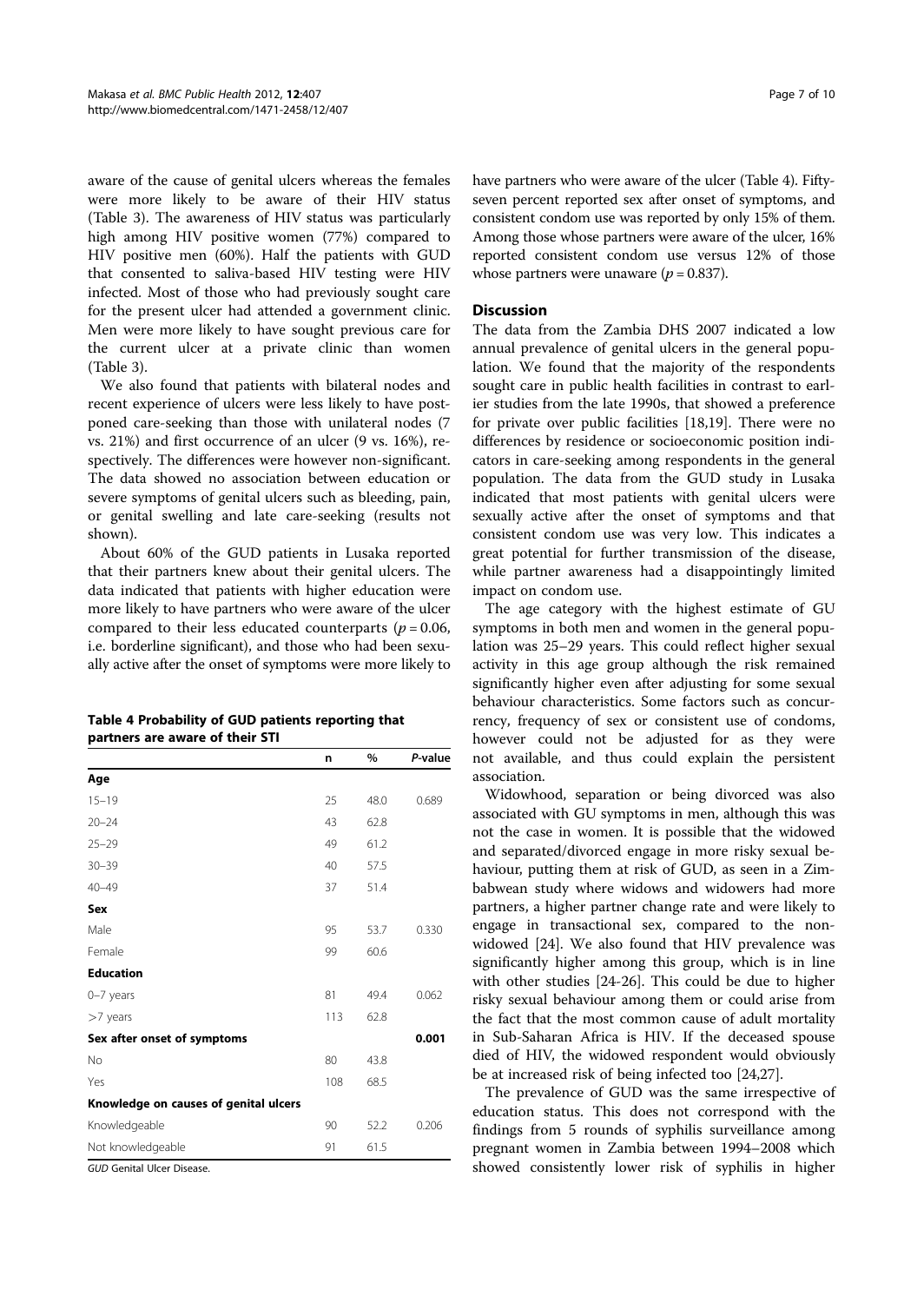educated women [28]. It is likely that GUD is substantially under-reported in this population-based survey, and therefore this lack of association could be explained by differential reporting bias, i.e. that under-reporting is negatively associated with level of education due to a higher level of awareness among the higher educated. Under-reporting could also be due to both recall and social desirability biases, and may result in no apparent associations, especially for small samples and rare conditions, as in this case.

In this study, the majority of the respondents from the general population sought care from a public health facility, but 40% sought care from private or "other" unspecified facilities. "Other" facilities comprised of a shop or pharmacy and the non-biomedical sector. Alternative sources for STI care reported previously in Zambia and other African countries include chemists/pharmacies and traditional healers [18,19,29,30]. Reasons cited in literature, why patients seek care outside the public sector, include long waiting time at the health facilities, lack of privacy, lack of drugs and insistence on bringing the sexual partner(s) for treatment [18,19,31,32]. Although the quality of services varies in both private and public health facilities, there are reports that suggest that the latter provide better STI services [17,33-35]. Public facilities may be better placed in providing good services if a functional national STI programme is in existence, which involves in-service trainings, provision of treatment guidelines and ensuring constant drug supplies for syndromic management of STIs. Literature shows that many private facilities fall short of standardised care [34] as seen in a South African study in Hlabisa, which compared STI therapeutic practices of private doctors with standard guidelines from the provincial health department. The treatment of STIs by the private doctors was not in line with provincial guidelines. In that study, patients were inadequately treated and a variation was observed in the type of treatment prescribed for any single syndrome among the doctors [36]. In Zambia, periodic performance appraisals are conducted for all public facilities by supervising authorities. Public facilities also benefit from capacity building programmes organised by the national control programme, while private facilities are often not included in these quality assurance mechanisms. Considering the different players involved in care for STIs, standardised STI care in both public and private facilities should be an important strategy in reducing STI morbidity. Another key strategy is to increase awareness among the traditional healers on STIs, their consequences, and the need to refer patients to health facilities where effective treatment can be obtained. Encouragingly, only a minority of the patients from the GUD study in Lusaka sought care  $>2$  weeks after symptom onset. It was however surprising that the

DHS data showed that there were only minor differences in care seeking by residence and socioeconomic position indicators. Considering that only 50% of the rural population in Zambia live within 5 km of a health facility, compared to >90% of the urban population, one would have expected a difference in the likelihood of seeking care between urban and rural residents [37]. The data suggest that there are no substantial inequities to care seeking in this setting. This finding should be interpreted with caution since the association might be affected by the likely substantial under-reporting of symptoms.

In the GUD study, almost half the patients had partners who were aware of their STI. The association found between partner awareness and higher likelihood of engaging in sex after onset of symptoms may indicate that the ulcer had become visible during intercourse. However, it is surprising that only 16% of those who had partners who were aware of the ulcer used condoms consistently. Condom use in Africa is still generally low [34,38] and having sex while having symptoms of an STI also seem to be common as seen in other studies too [30,39,40]. These findings indicate that partner notification may only stop transmission if the partner is successfully treated, since awareness of an ulcer may not result in preventive precautions. Partner notification and treatment, and patient counselling and advice to inform their partners to seek care are all included in the Zambian STI guidelines. However, there is no legal frameworkbacking for this, and the notification system does not function optimally [41]. Although notification and referral to facilities for treatment may deter some patients from seeking care at government facilities [19], it remains important for reducing secondary spread and re-infections. However, patients` unwillingness to disclose all partners, can impede such notification programmes, and tracing partners without the assistance of the source patient is time-consuming [41]. Of concern was also the high proportion of GUD patients who did not know their HIV status, considering the increased risk of such patients to acquire or transmit HIV to their partners. This is compounded by low condom use and tendency to continue having unprotected sex while symptomatic. Control programmes must attempt to ensure that most GUD patients are tested for HIV and risk reduction messages are re-enforced.

In addition to the previously discussed weakness of reporting bias in self-reporting of STIs in the population-based surveys, some other important limitations of our study are worth considering. The sample for the GUD study was small and designed for another study to ascertain microbiological etiologies of genital ulcers in Lusaka using molecular techniques. The small sample therefore limited the ability to establish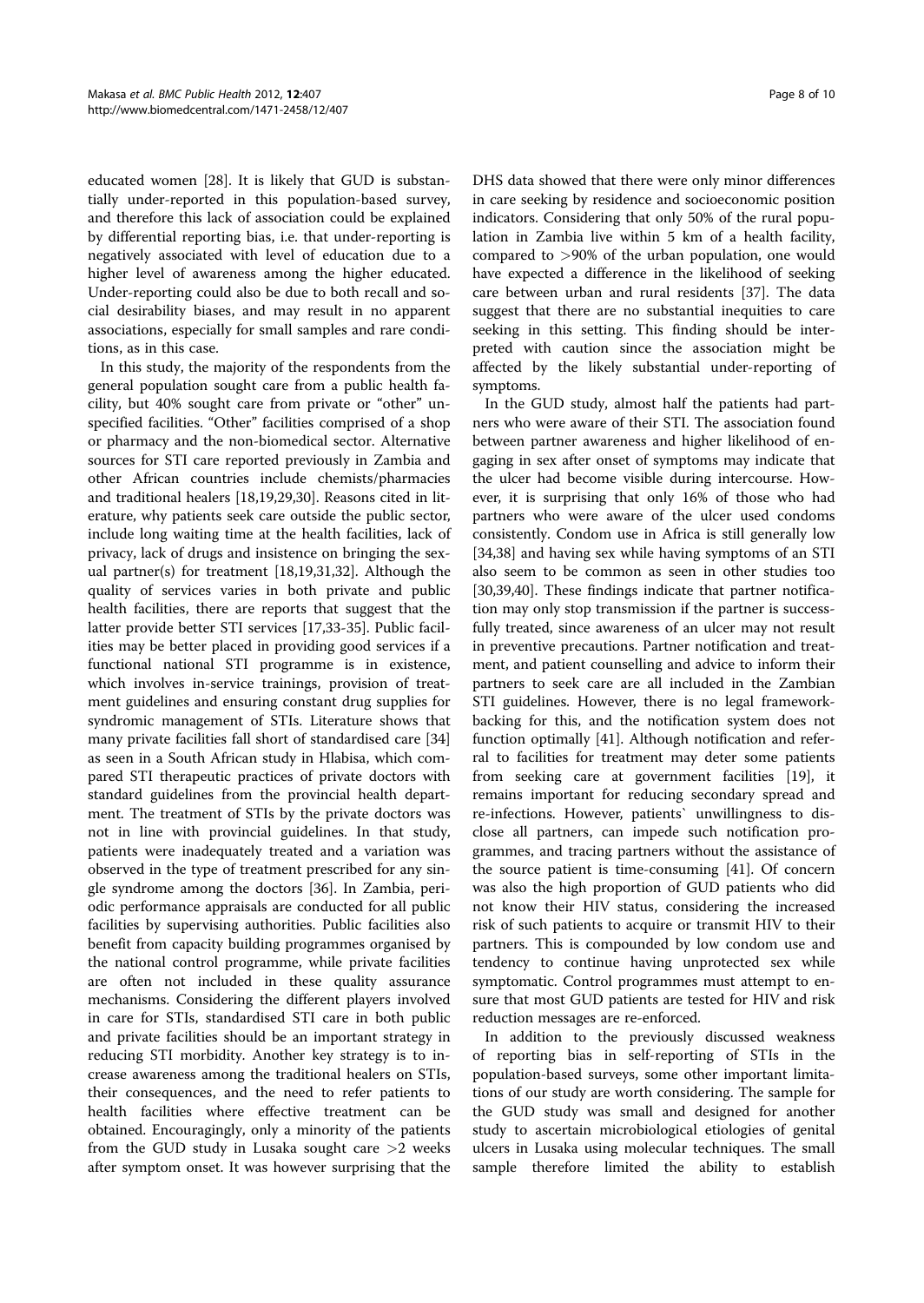significant differences between the sub-populations. The study was facility-based, thus representing GUD patients who seek care in primary healthcare facilities and do not necessarily represent all STI patients and those who sought care elsewhere. On the other hand, a strength worth noting is the representativeness of the DHS surveys at national, provincial, and rural/urban levels of the country and the overall high response rate of the 2007 survey. Non-response in the DHS was mainly due to absence, while refusal to participate was low [23]. However, the low number of people reporting GU symptoms meant that only a small sample was available when examining predictors of care-seeking, resulting in few significant associations, although the percentages indicated important differences between subgroups.

### Conclusions

In conclusion, public awareness needs to be raised on the importance of early treatment seeking at public facilities, long-term consequences of STIs and sexual risk reduction as strategies for reducing STIs. Intensification of health campaigns on abstinence and promoting condomuse when there is ulceration are key to stopping further transmission of infections. Partnering with providers in the private sector ought to be considered to ensure referral where appropriate, and standardised patient care.

## Additional file

Additional file 1: Predictors for care seeking among respondents with self reported GUD in the general population in Zambia.

#### Competing interests

Authors declare no competing interests.

#### Authors' contributions

MM also participated in the fieldwork of the GUD study. All authors participated in the conception, design, and analysis, preparation of the manuscript and reading and approval of the final version.

#### Acknowledgements

We thank the Central Statistical Office, the implementers of the DHS, in partnership with Ministry of Health, Topical Diseases Research Centre, and the Demography Division, University of Zambia. Technical support was provided by Macro International through the Measure DHS programme. Funding for the DHS was provided by USAID, Ministry of Health, Ministry of Finance, CDC, PEPFAR, MACEPA, EU, World Bank, ZANARA, WHO, UNAIDS, UNFPA, UNDP, UNICEF, JICA, SIDA, DFID, DCI. We also thank the data collectors and the respondents of the DHS and the GUD study.

#### Funding

The GUD study was funded by the University of Bergen, Norway.

#### Received: 7 February 2012 Accepted: 18 May 2012 Published: 6 June 2012

#### References

Buve A, Carael M, Hayes RJ, Auvert B, Ferry B, Robinson NJ, Anagonou S, Kanhonou L, Laourou M, Abega S, et al: Multicentre study on factors

- 2. Ahmed HJ, Mbwana J, Gunnarsson E, Ahlman K, Guerino C, Svensson LA, Mhalu F, Lagergård T: Etiology of genital ulcer disease and association with human immunodeficiency virus infection in Two Tanzanian Cities. Sex Transm Dis 2003, 30(2):114–119.
- 3. Bruisten SM, Cairo I, Fennema H, Pijl A, Bruimer M, Peerbooms PGH, Van Dyk E, Meijer A, Ossewaarde JM, van Doornum GJJ: Diagnosing genital ulcer disease in a clinic for sexually transmitted disease in Amsterdam, The Netherlands. J Microbiol 2001, 39(2):601–605.
- 4. Pickering JM, Whitworth JAG, Hughes P, Kasse M, Morgan D, Mayanja B, Van der Paal L, Mayaud P: Aetiology of sexually transmitted infections and response to syndromic treatment in southwest Uganda. Sex Transm Infect 2005, 81:488–493.
- 5. Risbud A, Chan-Tack K, Gadkari D, Gangakhedkar RR, Shepherd ME, Bollinger R, Mehendale S, Gaydos C, Divekar A, Rompalo A, et al: The etiology of genital ulcer disease by multiplex polymerase chain reaction and relationship to HIV infection among patients attending sexually transmitted disease clinics in Pune, India. Sex Transm Dis 1999, 26(1):55–62.
- Sanchez JJ, Volquez CC, Totten PAP, Campos PEP, Ryan CC, Catlin MM, Hasbun JJ, Rosado De Quiñones MM, Sanchez CC, De Lister MBM, et al: The etiology and management of genital ulcers in the Dominican Republic and Peru. Sex Transm Dis 2002, 29(10):559–567.
- 7. Sunkote TR, Hardick A, Tobian AAA, Mpoza B, Laeyendecker O, Serwadda D, Opendi P, Gaydos CA, Gray RH, Wawer MJ, et al: Evaluation of multiplex real-time PCR for detection of Haemophilus ducreyi, Treponema pallidum, herpes simplexvirus type 1and 2 in the diagnosis of genital ulcer disease in the Rakai District, Uganda. Sex Transm Infect 2008, 85:97–101.
- Cohen MS: Sexually transmitted diseases enhance HIV transmission: no longer a hypothesis. Lancet 1998, 351(Suppl 3):5–7.
- 9. World Health Organization: Sexually Transmitted and Other Reproductive Tract Infections. In Intergrating STI/RTI Care for Reproductive Health. Geneva, Switzerland: World Health Organization; 2005.
- 10. Rottingen JA, Cameron DW, Garnett GP: A systematic review of the epidemiologic interactions between classic sexually transmitted diseases and HIV: how much really is known? Sex Transm Dis 2001, 28(10):579-597.
- 11. Gray RH, Wawer MJ, Brookmeyer R, Sewankambo NK, Serwadda D, Wabwire Mangen F, Lutalo T, Li X, Cott T, vanQuinn TC: Probability of HIV-1 transmission per coital act in monogamous, heterosexual, HIV-1 discordant couples in Rakai, Uganda. Lancet 2001, 357(9263):1149–1153.
- 12. Vernazza PL, Eron JJ, Fiscus SA, Cohen MS: Sexual transmission of HIV: infectiousness and prevention. AIDS 1999, 13(2):155–166.
- 13. Wawer MJ, Sewankambo NK, Serwadda D, Quinn TC, Paxton LA, Kiwanuka N, Wabwire-Mangen F, Li C, Lutalo T, Nalugoda F, et al: Control of sexually transmitted diseases for AIDS prevention in Uganda: a randomised community trial. Rakai Project Study Group. Lancet 1999, 353(9152):525–535.
- 14. Aral SO: Determinants of STD epidemics: implications for phase appropriate intervention strategies. Sex Transm Infect 2002, 78(Suppl 1):i3–13.
- 15. Low N, Broutet N, Adu-Sarkodie Y, Barton P, Hossain M, Hawkes S: Global control of sexually transmitted infections. Lancet 2006, 368(9551):2001–2016.
- 16. Wawer MJ, Gray RH, Sewankambo NK, Serwadda D, Li X, Laeyendecker O, Kiwanuka N, Kigozi G, Kiddugavu M, Lutalo T, et al: Rates of HIV-1 Transmission per Coital Act, by Stage of HIV-1 Infection, in Rakai, Uganda. J Infect Dis 2005, 191(9):1403–1409.
- 17. Moses S, Ngugi EN, Bradley JE, Njeru EK, Eldridge G, Muia E, Olenja J, Plummer FA: Health care-seeking behavior related to the transmission of sexually transmitted diseases in Kenya. Am J Public Health 1994, 84 (12):1947–1951.
- 18. Msiska R, Nangawe E, Mulenga D, Sichone M, Kamanga J, Kwapa P: Understanding Lay Perspectives: Care Options for STD Treatment in Lusaka, Zambia. Health Policy Plan 1997, 12(3):248–252.
- 19. Ndulo J, Faxelid E, Tishelman C, Krantz I: "Shopping" for Sexually Transmitted Disease Treatment: Focus Group Discussions Among Lay Persons in Rural and Urban Zambia. Sex Transm Dis 2000, 27(9):496–503.
- 20. Meyer-Weitz A, Reddy P, Van den Borne H, Kok G, Pietersen J: Health care seeking behaviour of patients with sexually transmitted diseases: determinants of delay behaviour. Patient Educ Couns 2000, 41:263–274.
- 21. Fonck KK: Healthcare-Seeking Behavior and Sexual Behavior of Patients With Sexually Transmitted Diseases in Nairobi, Kenya. Sex Transm Dis 2001, 28(7):367–371.